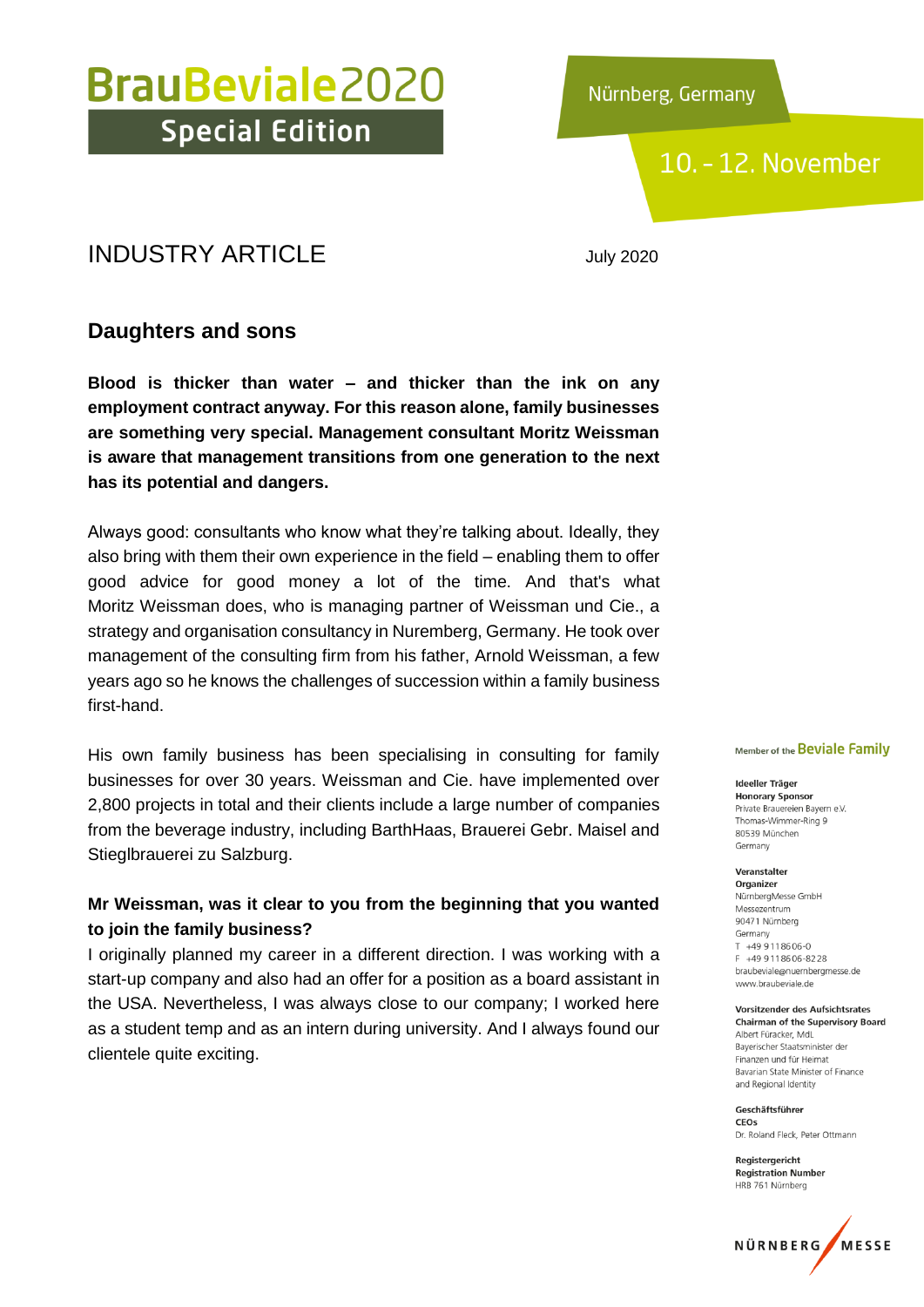### 10. - 12. November

I finally joined Weissman & Cie. properly in 2012, when the departure of our former externally-hired managing director gave me the opportunity to step in and support my father. After two or three years, it became clear to me that what we do is very interesting, but that I wanted do things a little differently in the future. So, I approached my father and told him that I'm happy to do it, but in my own way.

#### **How did your father take it?**

Good question. You'll have to ask him. But, joking aside, he was always extremely positive and supportive, and I think the idea of his life's work continuing makes him very happy. Of course, there are sometimes differences of opinion, but here, too, working together goes very well.

### **Generally speaking, what are frequent sticking points when it comes to transitions, things that create conflict across generations and make transitions stumble?**

The biggest problems arise when someone 'stumbles' into their succession, i.e. when the succession is not actively discussed or planned. Either because it has been underestimated or because it's not something that someone wants to deal with. As a result, essential questions don't get clarified – for example, what does the older generation actually expect from the younger generation, when does the older generation plan to leave the company for good and let go of control, how are non-active siblings included or compensated for in order to avoid jealousy, and so on. But, if these are dealt with in advance, they are relatively easy to clarify. If the succession has already advanced too far, however, those questions often lead to very muddled situations.

### **Does the size of the family business have a decisive role in finding a successor? For example, is it easier in small companies to find a successor within the family?**

Yes and no. In a small company, you have to actively participate as a successor. This means that you have to prove your worth every day. You must be worth your salary.

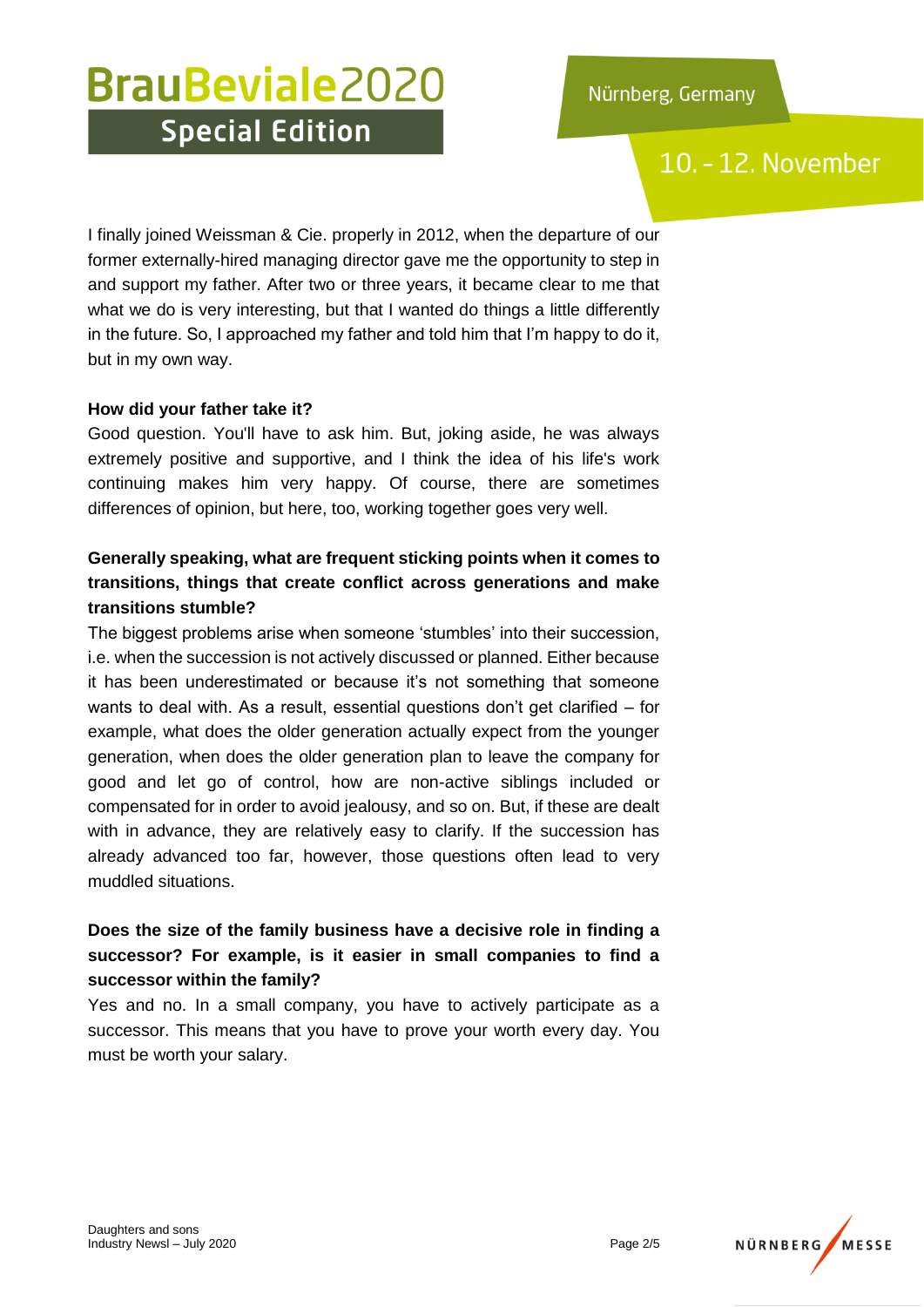10. - 12. November

In a larger company, you might be able to afford to pay a management team to do the work for you. In a larger company, you also often have higher requirements: they might be international and have complex markets. This tends to make it less likely that you're the right successor. And I must say, unfortunately, that the greater the worth of the company being passed on, the greater potential there is for conflicts. Unfortunately, the more there is to distribute and the happier all those involved could become, the more difficult it often is. This is a phenomenon we see a lot.

### **How often in your consultations do you come across the older generation not agreeing with the next generation?**

They usually agree in the first instance, so that's relatively rare. However, it is possible for there to be shifts over the years. The younger generation taking over a company don't ask themselves enough questions at the beginning about why they actually want to run the business. If they have the wrong motives, such as merely seeking a good salary, this can lead to friction later on. It is actually our job to ask the parties precisely these critical questions. Here on the podium at BrauBeviale 2019 with Niklas Zötler (editor's note: managing director of Privat-Brauerei Zötler) and the other successors, we have seen great examples of transitions to the next generation. With Niklas, whom I have known for a very long time now, you always have the feeling that he wants to do this and that he puts his heart and soul into it. And then with others, you have the feeling that they are more like outsiders in their own companies.

**How do you moderate things in cases like this? What does your work involve specifically? Let's imagine that I am 63, I have a daughter and I would like to hand over my business to her in two years' time. I call you – what happens next?**

We always start by evaluating and taking stock, and then we work our way through a methodology that we've refined over the years – kind of like a checklist, so to speak. This includes (a) a plan for the daughter entering the company – for example, when should she join the company, in what role, what skills/training does she need, is she professionally/personally suitable; (b) an exit plan for you, the older generation – which tasks in the company need to be handed over, is your retirement provision secured if you're no

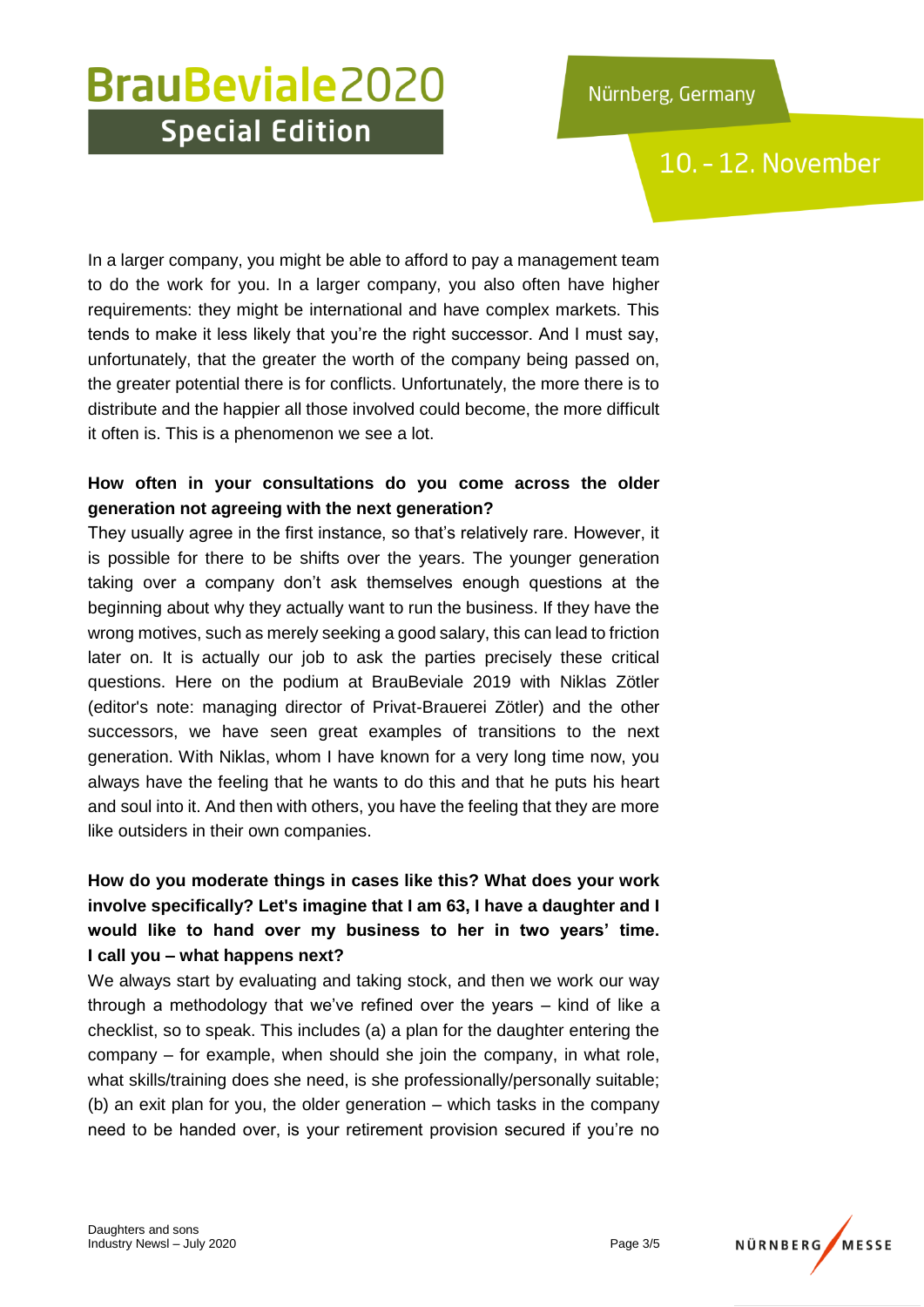### 10. - 12. November

longer working, when do you actually want to leave the company; (c) drawing up a family constitution – how do we balance making the company perform as best as possible while keeping harmony within the family; and various other topics as well. We work on these points together with the family in a series of workshops, and of course we also give recommendations on actions and which topics have stood the test in other families.

### **Are there different goals for family businesses than for non-family businesses?**

They tend to think much more long-term. And the family has its own influence – on the company and often on the entire region. For example, we have a customer in the Black Forest, where it is extremely difficult to find employees. But the family says quite clearly that they will keep the company in that location because they have a responsibility there. This means that they consciously accept that, in taking on this responsibility, they will make less profit or perhaps have a harder time. These are special things that you can only do if you own the company.

### **In your panel discussion at BrauBeviale 2019, you talked about finishing work and switching off. Is it harder to separate work from your private life when you work in your own family business?**

In principle, yes, because you know the pressure first-hand when you're your own employer. Sure, you have a team that takes care of things. But if things don't work out, it's you that's responsible at the end of the day. But I honestly have to say that there is nothing quite like it. As a board member of a DAXlisted company, you're probably going to sleep badly from time to time. I think you shouldn't resort to too many clichés, but it is certainly the case with most of us that we take our work home with us sometimes.

#### **Contact for press and media**

Sabine Ziener, Christina Freund T 49 911 86 06-83 55 F 49 911 86 06-12 83 55 christina.freund@nuernbergmesse.de